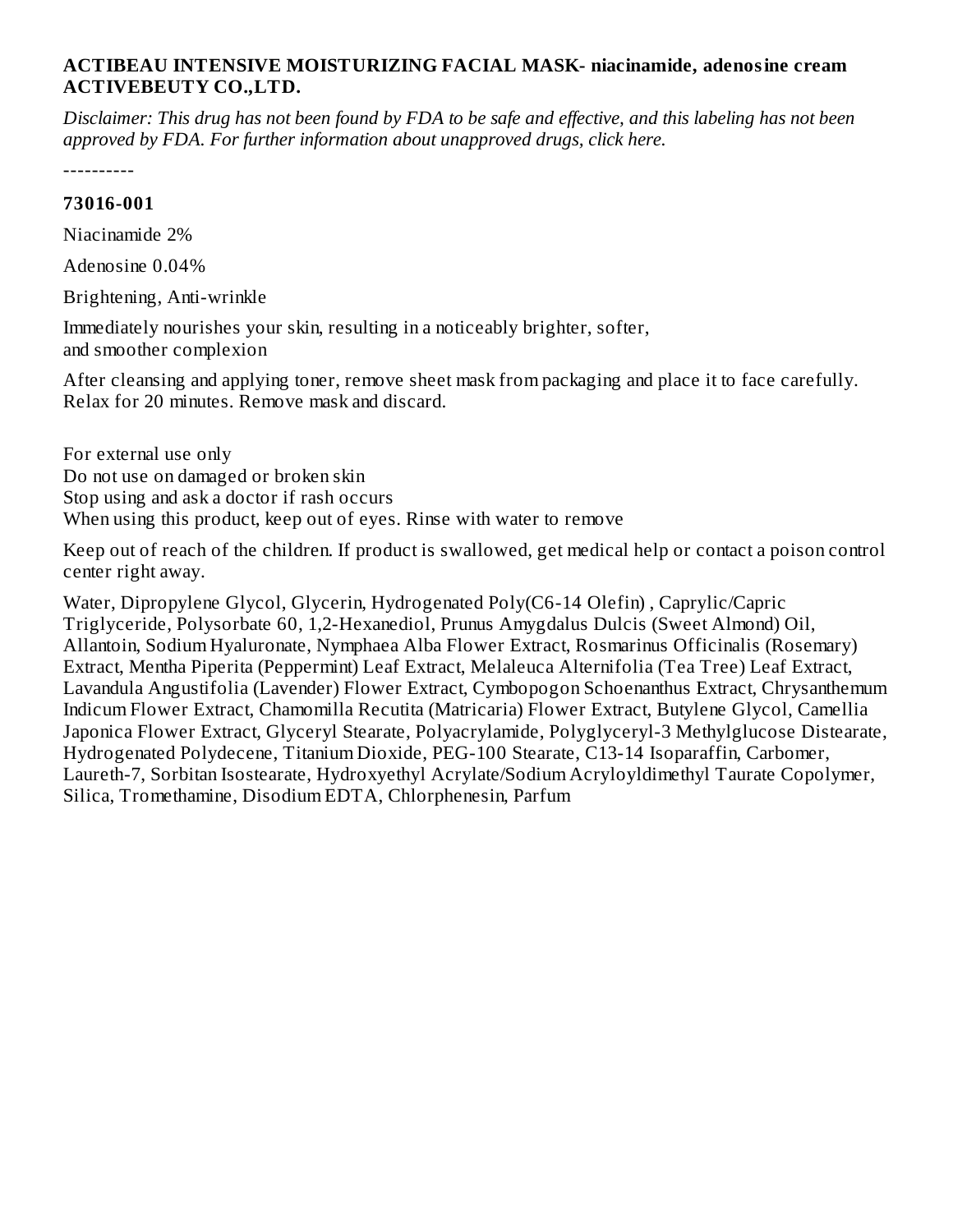|                                                                                                  |                                                                                                                                                                                                                                                                   | <b>INTENSIVE CREAM MOISTURIZING FACIAL MASK</b>           |
|--------------------------------------------------------------------------------------------------|-------------------------------------------------------------------------------------------------------------------------------------------------------------------------------------------------------------------------------------------------------------------|-----------------------------------------------------------|
|                                                                                                  |                                                                                                                                                                                                                                                                   | Floral & Herbal Complex                                   |
|                                                                                                  | 피부 <mark>층별 집중 수분케</mark> 어로 생기있고 탄력있는 피부로<br>가꾸어 주는 수분크림 마스크.                                                                                                                                                                                                    |                                                           |
|                                                                                                  | 수분크림이 유분막을 형성하여 수분손실을 방지하고, 전 피부층에 풍부한<br>수분을 공급하고 보유력을 강화하여 축축하고 탱탱한 피부를 유지하게 합니다.<br>$15 - 20$ min $\bigcirc$                                                                                                                                                   |                                                           |
|                                                                                                  |                                                                                                                                                                                                                                                                   | <b>ACTIBEAU</b>                                           |
|                                                                                                  |                                                                                                                                                                                                                                                                   |                                                           |
| 액티뷰<br>인텐시브 크림 모이스처라이징<br>페이셜 마스크<br>플로랄 & 허벌 몸플렉스                                               | <b>Drug Facts</b><br>Active Ingredients<br>Purposes<br>active Ingredients                                                                                                                                                                                         | <b>INTENSIVE CREAM MOISTURIZING</b><br><b>FACIAL MASK</b> |
|                                                                                                  | Jses:<br>A Immediately nourahes your skin, resulting in a                                                                                                                                                                                                         | Floral & Herbal Complex                                   |
| ACTIBEAU<br><b>INTENSIVE CREAM MOISTURIZING</b><br><b>FACIAL MASK</b><br>Floral & Herbal Complex | <b>Directions</b><br>A After cleansing and applying tones, remove should from packaging and place it to face coreful                                                                                                                                              |                                                           |
| 미백 • 주름개선 기능성 화장품                                                                                | Warnings<br>A Fer external use only<br>A Do not use on damaged or broken skin<br>A Stop using and ouk a doctor if rosh occurs                                                                                                                                     |                                                           |
|                                                                                                  | A When using this product, keep out of oyes. It<br>CHOPHINESIN PARTLIN<br>A Hoop out of reac<br>set medical help or carriact a Poison Control<br>Manufactured for Activeboatey Co., Ltd<br>yours trig<br>2, Masheonro, Seochogu,<br>eoul, Republic al Korea 06/70 | Anna Choice                                               |
|                                                                                                  | Other Information<br>Distributed by ACTIBEAU INC.<br>900 S FIGUEROA ST #1602 LCS ANGELES<br>A Protect the product in the                                                                                                                                          |                                                           |
| 809636 700054                                                                                    | 본 제품에 이상이 있을 경우, 공정기대위원회 고시<br>"소리지본질 해결기준이의 회기 보장 받으실 수 있습니다.<br>제절편해합과: 60행의 출시 이식시 문포먼 운모선로 291<br>제조인보 및 사용기안, 별도료<br>제조인보 및 사용기안, 별도료먼 운모선로 291<br>소비지성당실: 02-2057-8887<br>㈜액티브뷰티<br>www.activebeauty.co.kr<br>MADE IN KOREA                                 | 1.3 FL.OZ. X 5 MASKS                                      |
|                                                                                                  |                                                                                                                                                                                                                                                                   |                                                           |
|                                                                                                  |                                                                                                                                                                                                                                                                   |                                                           |
|                                                                                                  |                                                                                                                                                                                                                                                                   |                                                           |
|                                                                                                  |                                                                                                                                                                                                                                                                   |                                                           |

| <b>ACTIBEAU INTENSIVE MOISTURIZING FACIAL MASK</b>                             |                        |                                        |                          |                    |               |          |
|--------------------------------------------------------------------------------|------------------------|----------------------------------------|--------------------------|--------------------|---------------|----------|
| niacinamide, adenosine cream                                                   |                        |                                        |                          |                    |               |          |
|                                                                                |                        |                                        |                          |                    |               |          |
| <b>Product Information</b>                                                     |                        |                                        |                          |                    |               |          |
| Product Type                                                                   | HUMAN OTC DRUG         | Item Code (Source)                     |                          |                    | NDC:73016-001 |          |
| <b>Route of Administration</b>                                                 | <b>TOPICAL</b>         |                                        |                          |                    |               |          |
|                                                                                |                        |                                        |                          |                    |               |          |
|                                                                                |                        |                                        |                          |                    |               |          |
| <b>Active Ingredient/Active Moiety</b>                                         |                        |                                        |                          |                    |               |          |
| <b>Ingredient Name</b>                                                         |                        |                                        | <b>Basis of Strength</b> |                    |               | Strength |
| NIACINAMIDE (UNII: 25X51I8 RD4) (NIACINAMIDE - UNII:25X51I8 RD4)               |                        | $0.76$ g in 38 g<br><b>NIACINAMIDE</b> |                          |                    |               |          |
| ADENOSINE (UNII: K72T3FS567) (ADENOSINE - UNII:K72T3FS567)<br><b>ADENOSINE</b> |                        |                                        |                          | $0.0152$ g in 38 g |               |          |
|                                                                                |                        |                                        |                          |                    |               |          |
|                                                                                |                        |                                        |                          |                    |               |          |
| <b>Inactive Ingredients</b>                                                    |                        |                                        |                          |                    |               |          |
|                                                                                | <b>Ingredient Name</b> |                                        |                          |                    |               | Strength |
| WATER (UNII: 059QF0KO0R)                                                       |                        |                                        |                          |                    |               |          |
| DIPROPYLENE GLYCOL (UNII: E107L85C40)                                          |                        |                                        |                          |                    |               |          |
| <b>GLYCERIN</b> (UNII: PDC6A3C0OX)                                             |                        |                                        |                          |                    |               |          |
| HYDROGENATED POLY(C6-14 OLEFIN; 2 CST) (UNII: P0TX083987)                      |                        |                                        |                          |                    |               |          |
| <b>MEDIUM-CHAIN TRIGLYCERIDES (UNII: C9H2L21V7U)</b>                           |                        |                                        |                          |                    |               |          |
| POLYSORBATE 60 (UNII: CAL22UVI4M)                                              |                        |                                        |                          |                    |               |          |
| 1,2-HEXANEDIOL (UNII: TR046Y3K1G)                                              |                        |                                        |                          |                    |               |          |
| ALMOND OIL (UNII: 66YXD4DKO9)                                                  |                        |                                        |                          |                    |               |          |